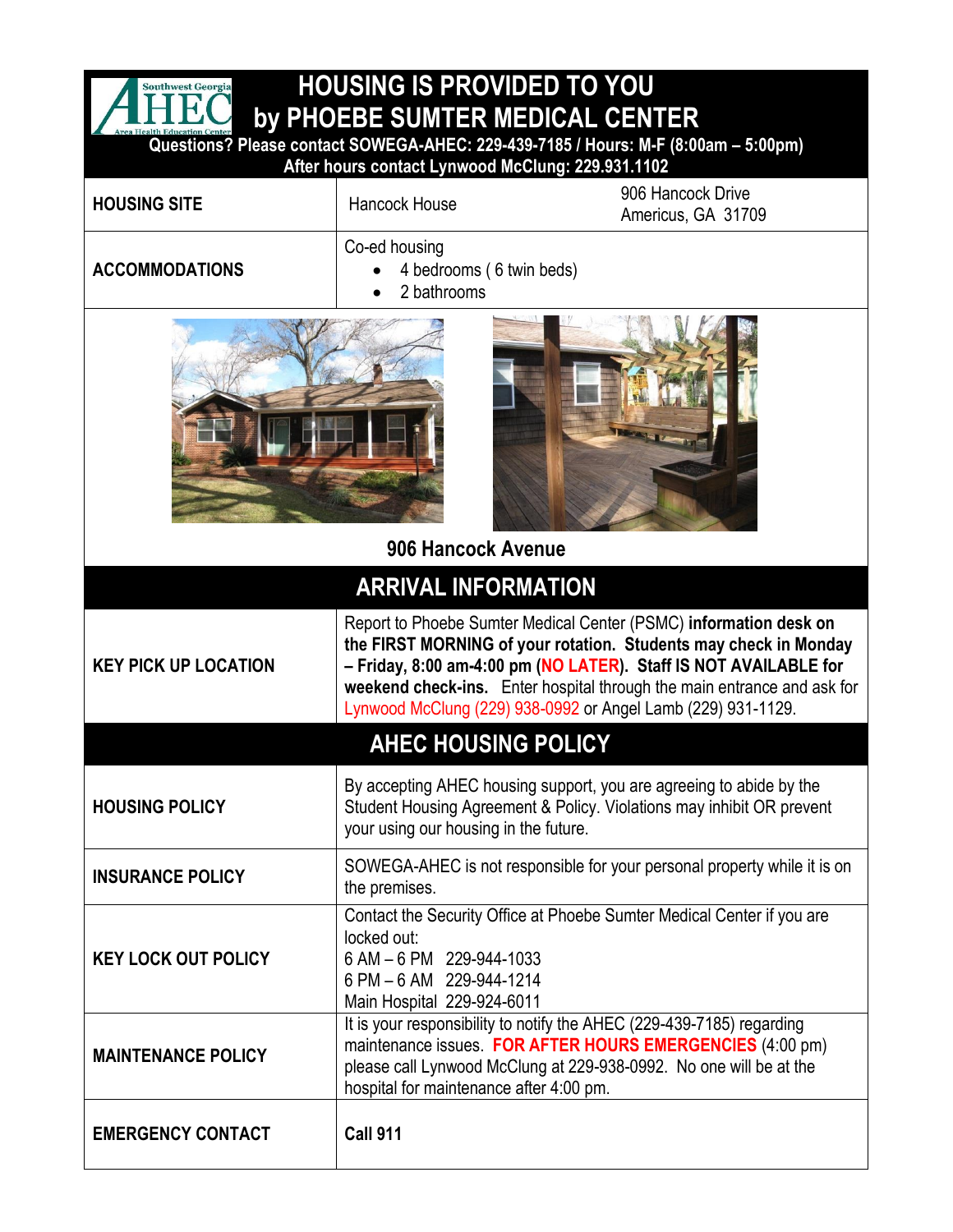## **HOUSE RULES**

- No smoking.
- No space heaters.
- No candles.
- No pets allowed.
- **No overnight guests allowed.**
- Do not move furniture or desks from room to room.
- Do not prop your feet on the walls.
- Keep all exterior doors locked while residing in the house. This is both for your safety and that of your housemates.Do not move from your assigned room.
- **Report problems to the AHEC office at 229-439-7185**
- Housekeeping service is not provided. Bedrooms are cleaned between student rotations. Cleanliness of the house is YOUR responsibility. Keep
	- all Common areas clean.

## **ACCESS TO EMPLOYEE HEALTH FACILITY**

- Students will have access to the employee Health Facilities 24/7.
- Access is granted with your student badge and is required for entry at all times.
- Students wishing to use the facility will be required to sign a liability waiver and complete a required introductory session with a HealthWorks Trainer prior to using the facility.
- Phoebe Sumter Medical Center is not responsible for any injury as a result of use of the exercise facility.

|                            | <b>WHAT TO KNOW BEFORE YOU ARRIVE</b>                                                                                                                                                                                                                                                                                                                                                                                                                                                                                                                                                                                                                                             |                                                                                                            |
|----------------------------|-----------------------------------------------------------------------------------------------------------------------------------------------------------------------------------------------------------------------------------------------------------------------------------------------------------------------------------------------------------------------------------------------------------------------------------------------------------------------------------------------------------------------------------------------------------------------------------------------------------------------------------------------------------------------------------|------------------------------------------------------------------------------------------------------------|
| <b>WHAT TO BRING</b>       | all bedding for twin bed<br>(sheets,<br>pillows, etc.)<br>towels and washcloths<br>toiletry items<br>toilet paper, paper towels,<br>napkins<br>• hangers                                                                                                                                                                                                                                                                                                                                                                                                                                                                                                                          | cell phone<br>laptop<br>laundry detergent<br>kitchen trash bags<br>food and beverages<br>cleaning supplies |
| <b>APPLIANCES PROVIDED</b> | washer and dryer<br>refrigerator/freezer<br>stove/oven<br>toaster<br>٠                                                                                                                                                                                                                                                                                                                                                                                                                                                                                                                                                                                                            | • coffee maker<br>iron/ironing board<br>vacuum cleaner                                                     |
| <b>SUPPLIES PROVIDED</b>   | pots, pans & cookie sheet<br>dishes<br>glasses<br>eating utensils                                                                                                                                                                                                                                                                                                                                                                                                                                                                                                                                                                                                                 | serving utensils<br>pasta strainer<br>pot holders<br>П                                                     |
| <b>SERVICES PROVIDED</b>   | • Wireless internet access provided at no charge and is intended to be<br>used primarily for educational purposes. Students will not illegally<br>download files or send, receive or display material reasonably construed<br>at obscene or harassing. Access to and use of the internet is not<br>confidential. Internet access can be monitored. Failure to comply with<br>this policy will result in immediate removal and permanent ban from all<br>SOWEGA-AHEC housing.<br>• You are responsible for cleaning up after yourself. There is limited<br>cleaning service provided by the hospital. Please be courteous to your<br>roommates and keep your belongings picked up. |                                                                                                            |